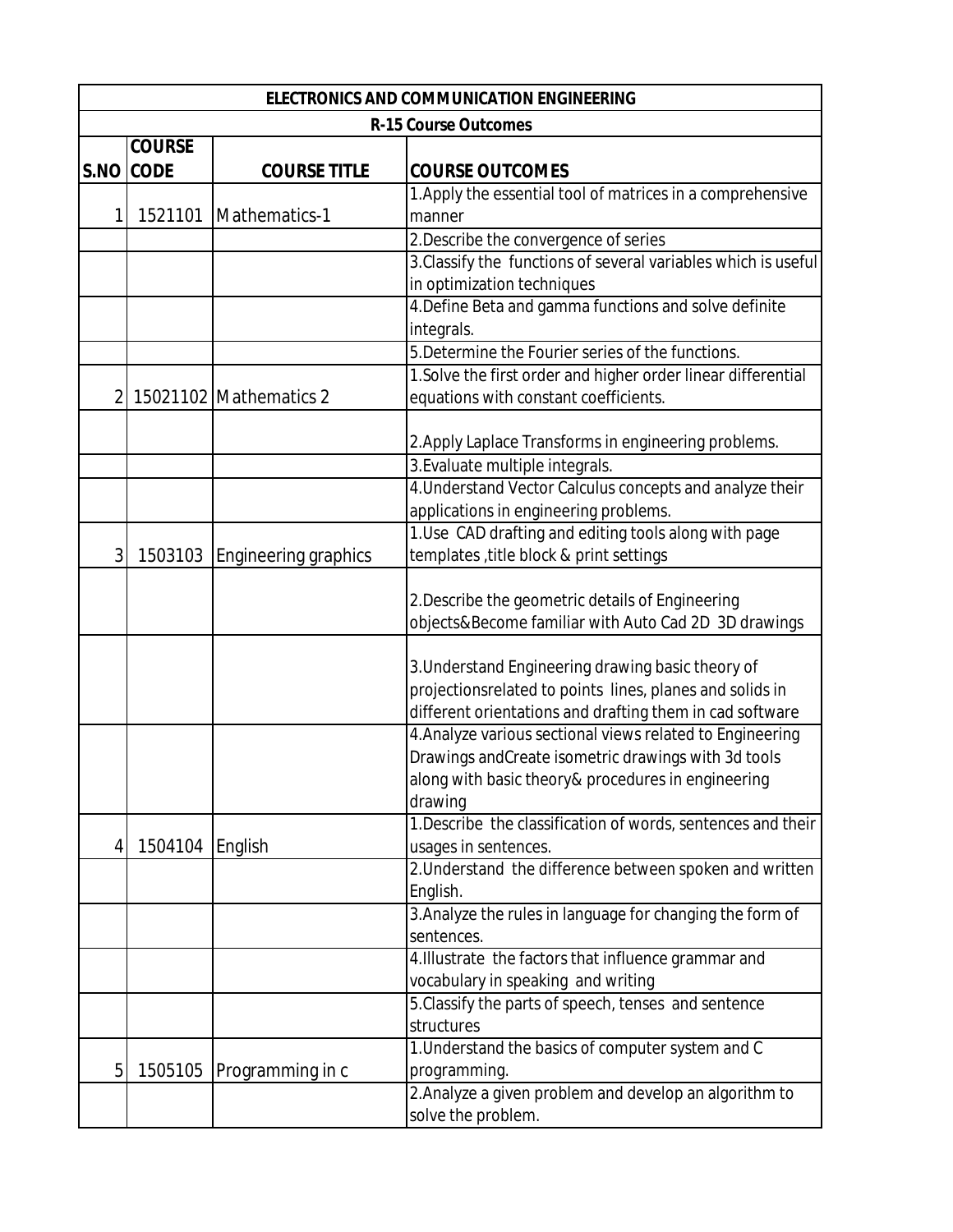|   |         |                               | 3. Apply proper branching and loop constructs to solve a  |
|---|---------|-------------------------------|-----------------------------------------------------------|
|   |         |                               | complex problem                                           |
|   |         |                               | 4. Understand the concepts of arrays and strings to solve |
|   |         |                               | real time applications                                    |
|   |         |                               |                                                           |
|   |         |                               | 5. Apply modular approaches for solving complex problems  |
|   |         |                               | 6. Illustrate memory optimization for solving real world  |
|   |         |                               | problems using structures and Unions                      |
|   |         |                               | 1. Recall environmental concepts for the sustainable      |
| 6 |         | 1501106 Environmental science | developmental activities towards the society.             |
|   |         |                               | 2. Summarize the interconnection of human dependence      |
|   |         |                               | on this ecosystem.                                        |
|   |         |                               | 3. Solve environmental problems by gaining a higher level |
|   |         |                               | of knowledge and personal involvement.                    |
|   |         |                               |                                                           |
|   |         |                               | 4. Outline the impact of developmental activities on      |
|   |         |                               | environment and proper utilization of natural resources.  |
| 7 | 1505107 | programming in C lab          | 1. Analyze given problem and develop an algorithm         |
|   |         |                               | 2. Implement Code and debug programs in C language        |
|   |         |                               | using various constructs                                  |
|   |         |                               | 3. Choose proper C language constructs to solve complex   |
|   |         |                               | problems.                                                 |
|   |         |                               | 4. Organize and implement heterogeneous data in efficient |
|   |         |                               | memory utilization                                        |
|   |         |                               | 1.Identify different manufacturing processes which are    |
| 8 |         | 1509108 Engineering workshop  | commonly employed in the industry                         |
|   |         |                               | 2. Analyze the practical knowledge about fabricate        |
|   |         |                               | components using different materials with their own       |
|   |         |                               | hands                                                     |
|   |         |                               | 3. Understand the knowledge of the dimensional            |
|   |         |                               | accuracies and tolerances applicable for different        |
|   |         |                               | manufacturing processes                                   |
|   |         |                               | 4. Experiment various basic House Wiring techniques such  |
|   |         |                               | as connecting one lamp with one switch, connecting two    |
|   |         |                               | lamps with one switch, connecting a fluorescent tube,     |
|   |         |                               | Series wiring                                             |
|   |         |                               | 1. Apply the knowledge of Sciences to solve engineering   |
|   |         |                               | problems by using Interference and Diffraction            |
| 9 | 1522201 | <b>Engineering physics</b>    | techniques.                                               |
|   |         |                               | 2. Understand the idea of Electronic materials & its      |
|   |         |                               | applications in Engineering.                              |
|   |         |                               | 3. Describe Origin of bands in solids                     |
|   |         |                               | 4. Formulate the working elements of different lasers and |
|   |         |                               | estimate Laser operation parameters.                      |
|   |         |                               |                                                           |
|   |         |                               |                                                           |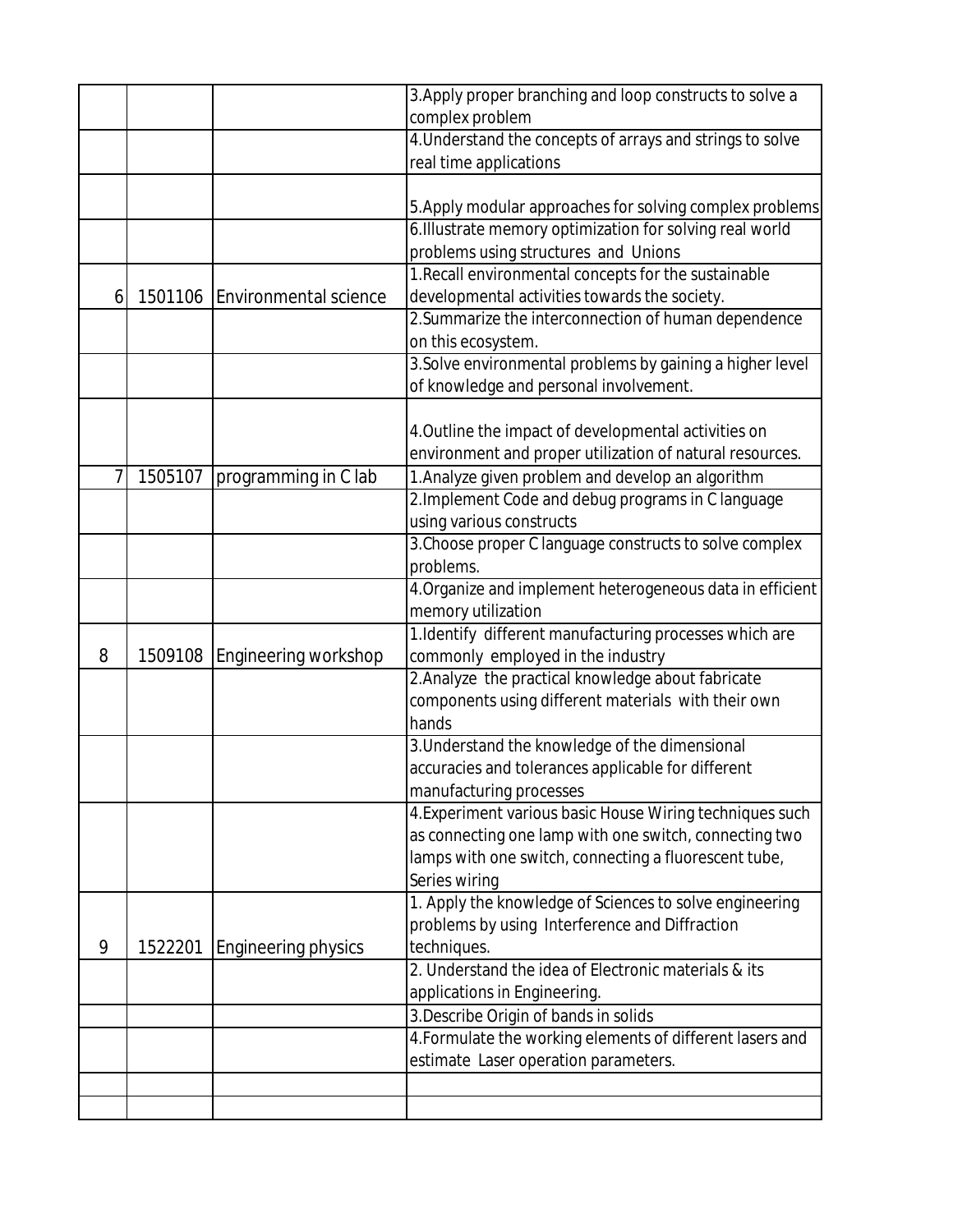|    |         |                            | 1. Solve Bessel and Legendre's equations in terms of          |
|----|---------|----------------------------|---------------------------------------------------------------|
| 10 |         | 1521202 Mathematics-3      | polynomials.                                                  |
|    |         |                            | 2. Describe analytic function, singularities, poles and       |
|    |         |                            | residues                                                      |
|    |         |                            | 3. Determine the differentiation of complex functions used    |
|    |         |                            | in engineering problems and analyze images from z-plane       |
|    |         |                            | to w-plan                                                     |
|    |         |                            | 4. Compare the various special transformations.               |
|    |         |                            | 5. Analyze real definite integrals in definite regions.       |
|    |         |                            | 1. Analyse microscopic chemistry in terms of atomic and       |
| 11 | 1523203 | Engineering chemistry      | molecular orbitals and intermolecular forces.                 |
|    |         |                            | 2. Describe periodic properties such as ionization potential, |
|    |         |                            | electro negativity and oxidation states.                      |
|    |         |                            | 3. Distinguish the ranges of the electromagnetic spectrum     |
|    |         |                            | used for exciting different molecular energy levels in        |
|    |         |                            | various spectroscopic techniques.                             |
|    |         |                            |                                                               |
|    |         |                            | 4. Understand the major chemical reactions that are used      |
|    |         |                            | in the synthesis and streochemistry of molecules.             |
|    |         |                            | 1. Express themselves fluently and appropriately in social    |
| 12 |         | 1524204 English-2          | and professional contexts.                                    |
|    |         |                            | 2. Understand academic subjects with greater facility         |
|    |         |                            | through theoretical and practical components of the           |
|    |         |                            | syllabus.                                                     |
|    |         |                            | 3. Apply communication skills in formal and informal          |
|    |         |                            | situations.                                                   |
|    |         |                            | 4. Express themselves fluently and appropriately in social    |
|    |         |                            | and professional contexts.                                    |
|    |         |                            | 5. Apply writing skills for the preparation of                |
|    |         |                            | document.                                                     |
|    |         |                            | 1. Understand basic electric circuits and network solving     |
| 13 | 152205  | <b>Electrical circuits</b> | techniques.                                                   |
|    |         |                            | 2. Analyze RL, RC and RLC circuits for AC excitations         |
|    |         |                            | 3. Describe working principle, operation and construction     |
|    |         |                            | of DC machines, 3-Ø induction motors and 1-Ø                  |
|    |         |                            | transformers                                                  |
|    |         |                            | 4. Solve the problems on EMF, Current, Torque, Regulation     |
|    |         |                            | and Efficiency of DC machines, 3-Ø induction motor and 1-     |
|    |         |                            | Ø transformer.                                                |
|    |         | Human values and           | 1. Deal with professional ethics which includes moral         |
| 14 | 152506  | professional ethics        | issues and virtues.                                           |
|    |         |                            | 2. Describe social responsibilities of an engineer.           |
|    |         |                            | 3. Build right qualities of moral leadership.                 |
|    |         | English language and       |                                                               |
| 15 | 1524207 | communications lab         | 1. Describe objects, places and persons.                      |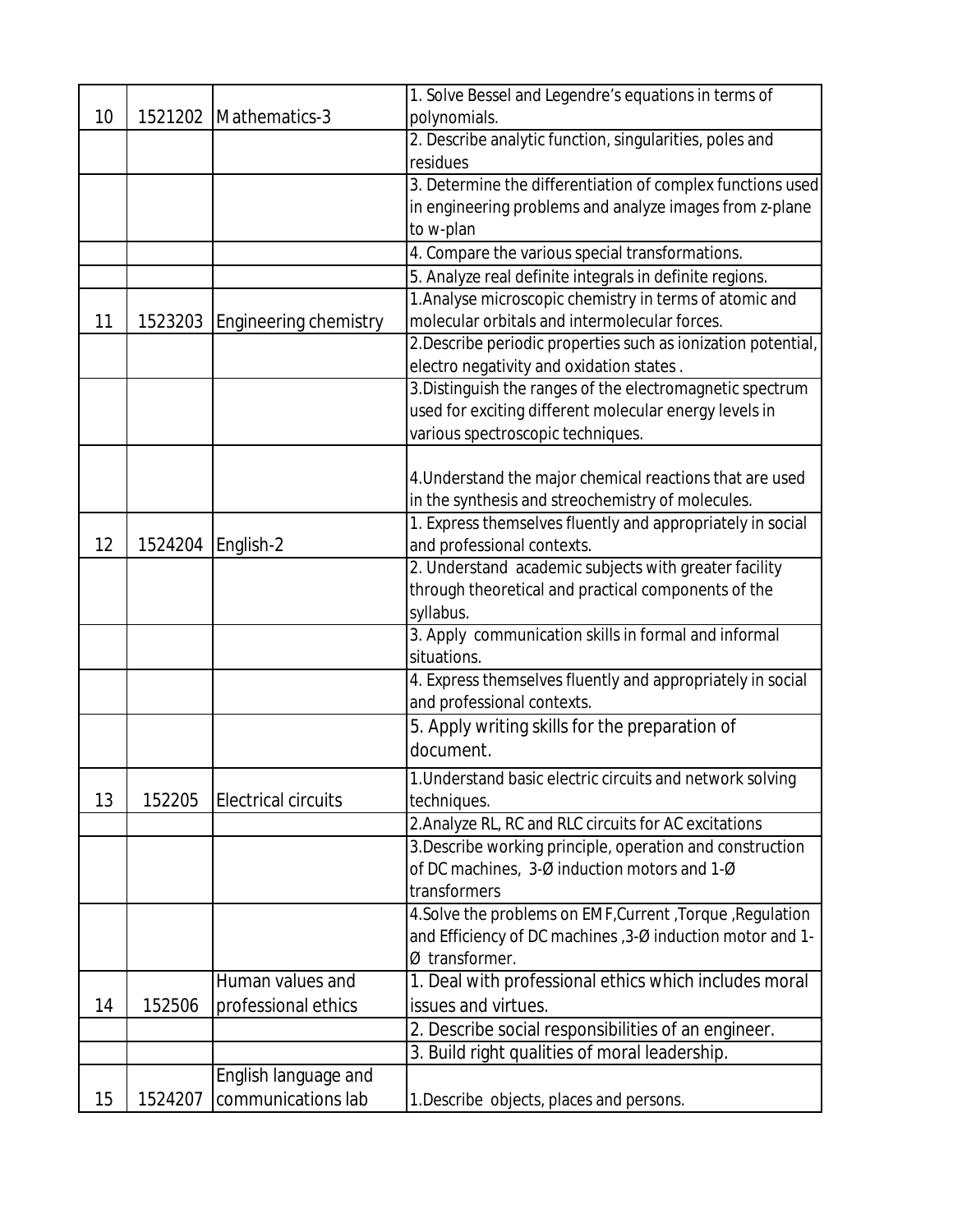|    |         |                         | 2. Understand the listening process and answer the                                                            |
|----|---------|-------------------------|---------------------------------------------------------------------------------------------------------------|
|    |         |                         | questions related to it.                                                                                      |
|    |         |                         | 3. Analyze phonetics with examples                                                                            |
|    |         |                         | 4. Illustrate different modes of communication skills                                                         |
|    |         |                         | 5.Classify LSRW skills                                                                                        |
|    |         | Physics and chemistry   | 1. Evaluate of the application of interference, diffraction                                                   |
| 16 | 1599208 | lab                     | phenomena along with laser                                                                                    |
|    |         |                         | 2. Support the scientific process in the conduct and                                                          |
|    |         |                         | reporting of experimental investigations.                                                                     |
|    |         |                         | 3. Formulate the measurement technology, usage of new                                                         |
|    |         |                         | instruments and real time applications in engineering                                                         |
|    |         |                         | studies                                                                                                       |
|    |         |                         | 4. Justify the theoretical ideas and concepts covered in                                                      |
|    |         |                         | lecture by doing hands on in the experiments.                                                                 |
|    |         |                         |                                                                                                               |
|    |         |                         | 5. Estimate rate constants of reactions from concentration                                                    |
|    |         |                         | of reactants/products as afunction of time.                                                                   |
|    |         |                         | 6. Measure molecular/system properties such as surface<br>tension, viscosity, conductance of solutions, redox |
|    |         |                         | potentials, chloride content of water, etc.                                                                   |
|    |         |                         |                                                                                                               |
| 17 | 1521301 | Mathematics-IV          | 1. Understand the fundamentals of special functions                                                           |
|    |         |                         | 2. Solve Bessel equations and Legendre's equations                                                            |
|    |         |                         | 3. Solve functions of a complex variable and Complex                                                          |
|    |         |                         | integrals                                                                                                     |
|    |         |                         | 4. Evaluate residues by Cauchy's residue theorem                                                              |
| 18 | 1504302 | Electro magnetic fields | 1. Use vector algebra, and vector calculus.                                                                   |
|    |         |                         | 2. Calculate the Electromagnetic fields due to various                                                        |
|    |         |                         | sourses                                                                                                       |
|    |         |                         | 3. Understand the various currents, dielectrics and                                                           |
|    |         |                         | capacitors                                                                                                    |
|    |         |                         | 4. Understand theorems relating electromagnetic                                                               |
|    |         |                         | fields and potentials                                                                                         |
|    |         |                         | 5. Aplly Boundary condtions to obtain fields in                                                               |
|    |         |                         | various conditions                                                                                            |
|    |         |                         |                                                                                                               |
|    |         | Electronic devices and  | 1. Describe the operation of various Diodes, transistors and                                                  |
| 19 | 1504303 | circuits                | their applications                                                                                            |
|    |         |                         | 2. Analyze rectifiers with and without filters                                                                |
|    |         |                         | 3. Compare BJT and FET circuits under different                                                               |
|    |         |                         | configurations                                                                                                |
|    |         |                         | 4. Illustrate the Biasing of BJT and FET.                                                                     |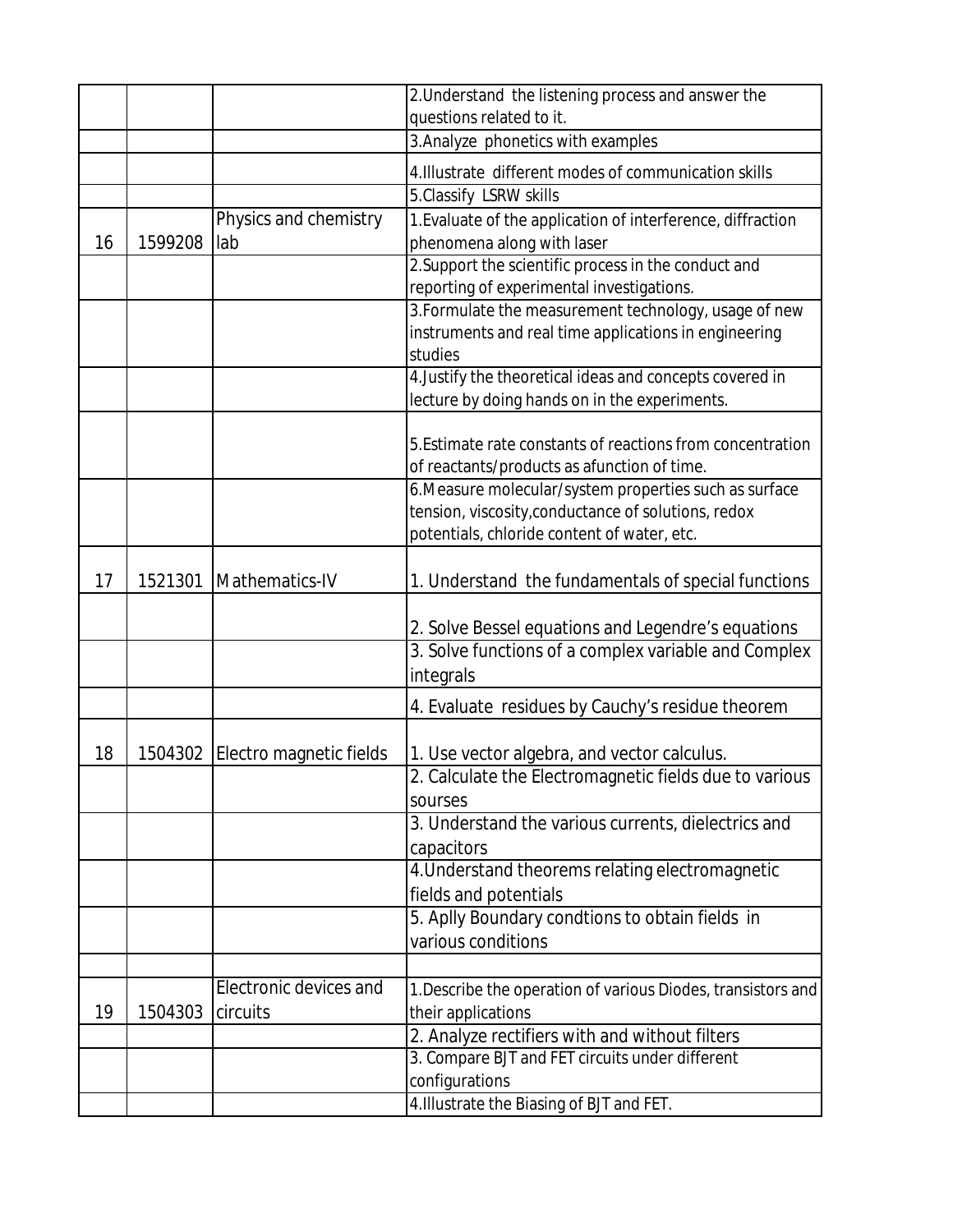|    |         |                               | 5. Use various special semiconductor devices in different  |
|----|---------|-------------------------------|------------------------------------------------------------|
|    |         |                               | applications                                               |
|    |         |                               |                                                            |
| 20 | 1504304 | Signals & systems             | 1. Identify the various signals and operations on signals  |
|    |         |                               | 2. Describe the spectral characteristics of signals.       |
|    |         |                               | 3. Illustrate signal sampling and its reconstruction       |
|    |         |                               |                                                            |
|    |         |                               | 4. Apply convolution and correlation in signal processing. |
|    |         |                               | 5. Analyze continuous and discrete time systems.           |
|    |         |                               | 1. Understand the basic concepts of magnetic               |
| 21 | 1504305 | Network theory                | circuits, resonance and network functions                  |
|    |         |                               | 2. Solve DC and AC circuits by using various theorems.     |
|    |         |                               | 3. Analyze RL, RC and RLC for DC and AC transient response |
|    |         |                               | 4. Analyze two port networks for Z, Y, ABCD, H parameters  |
|    |         |                               | and its relationship between them                          |
| 22 | 1504306 | <b>Electrical machines</b>    | 1. Understand the concepts of Electrical Machines.         |
|    |         |                               | 2. Perform OC and SC tests on transformers                 |
|    |         |                               | 3. Model the stator and rotor designing aspects of         |
|    |         |                               | induction motors.                                          |
|    |         |                               | 4. Analyze the parameters of DC Machine                    |
|    |         |                               | 5. classify the single phase motors                        |
|    |         | <b>Electrical engineering</b> | 1. Verify the characteristics of Network Theorems and      |
| 23 | 1504307 | lab                           | <b>Two port Networks</b>                                   |
|    |         |                               | 2. Perform various tests and learn about DC motors,        |
|    |         |                               | generatorsan single phase transformers.                    |
|    |         |                               | 3. Design single phase transformers.                       |
|    |         | Electronic devices and        |                                                            |
| 24 | 1504308 | circuits lab                  | 1. Verify the V-I Characteristics of various diodes.       |
|    |         |                               | 2. Examine the load characteristics of rectifiers.         |
|    |         |                               | 3. Verify the Input and Output characteristics of various  |
|    |         |                               | transistors.                                               |
|    |         |                               | 1. Understand different blocks in communication            |
| 25 | 1504401 | Analog communications         | system and how noise affects communication.                |
|    |         |                               | 2. Distinguish between different amplitude                 |
|    |         |                               | modulation and angle modulation schemes.                   |
|    |         |                               | 3. Construct AM, FM Transmitters and different radio       |
|    |         |                               | receiver circuits for various applications.                |
|    |         |                               | 4. Compare various Pulse modulation and                    |
|    |         |                               | demodulation techniques.                                   |
|    |         |                               | 5. Verify sampling theorem                                 |
|    |         | Switching theoryu&            |                                                            |
| 26 | 1504402 | logic design                  | 1. Use number systems and binary codes.                    |
|    |         |                               | 2. Understand the postulates, theorems and                 |
|    |         |                               | properties of Boolean algebra.                             |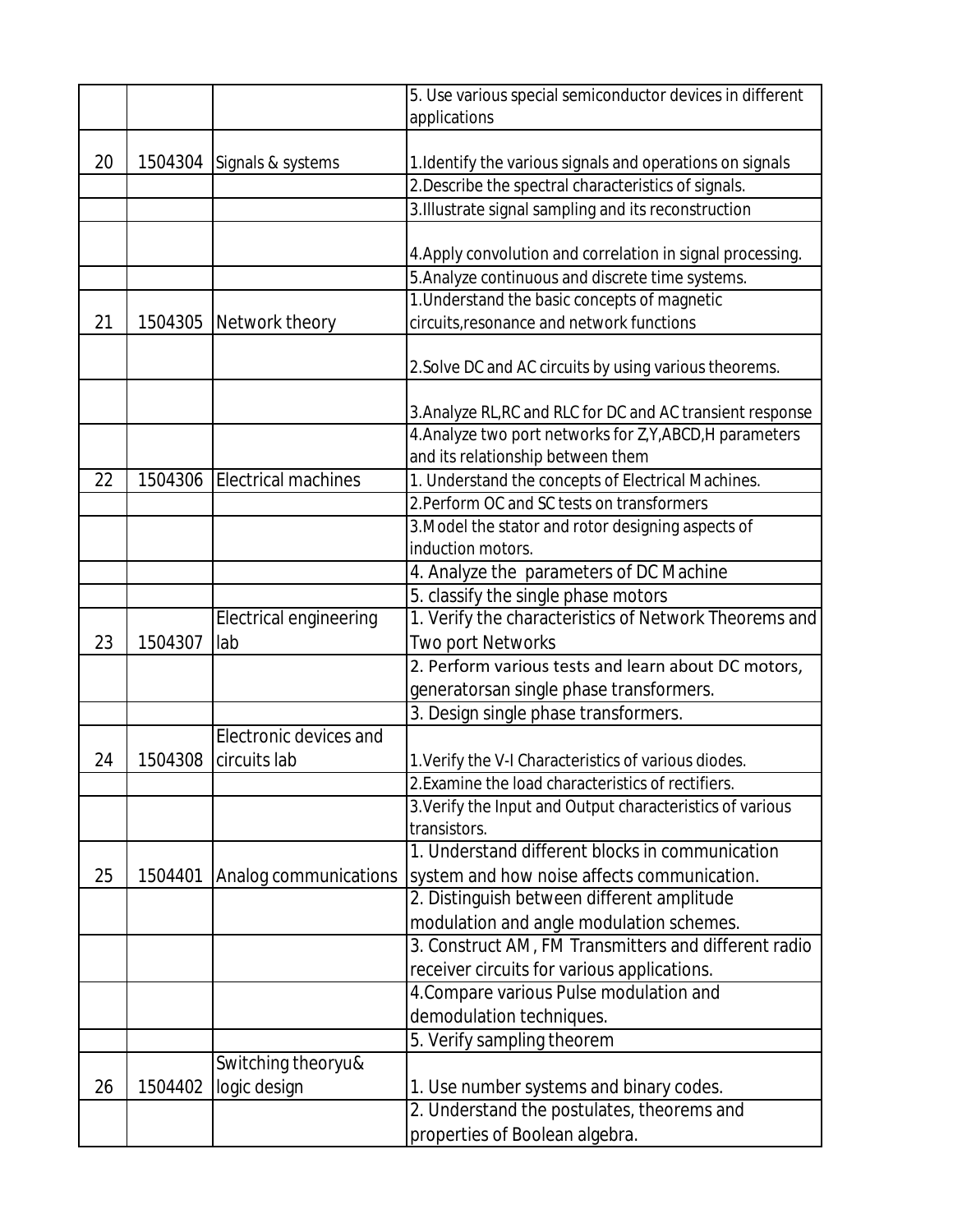|    |         |                                    | 3. Correlate the Boolean expression and their                    |
|----|---------|------------------------------------|------------------------------------------------------------------|
|    |         |                                    | corresponding logic diagram.                                     |
|    |         |                                    |                                                                  |
|    |         |                                    | 4. Design Combinational & sequential logic circuits.             |
|    |         |                                    | 5. Solve Switching functions using Programmable                  |
|    |         |                                    | Logic Devices.                                                   |
|    |         | Electronic circuit                 | 1. Apply the h - parameter model to amplifiers circuit           |
| 27 | 1504403 | analysis                           | design.                                                          |
|    |         |                                    | 2. Describe the various multistage amplifiers using              |
|    |         |                                    | BJT and FET.                                                     |
|    |         |                                    | 3. Design negative feedback amplifier circuits and               |
|    |         |                                    | oscillators.                                                     |
|    |         |                                    | 4. Analyze and design power amplifier circuits.                  |
|    |         |                                    | 5. Interpret the tuned amplifiers and tuned cascaded             |
|    |         |                                    | networks functionality.                                          |
|    |         |                                    |                                                                  |
|    |         |                                    | Demonstrate knowledge in constructing and<br>1.                  |
| 28 |         | 1504404 Pulse and digital circuits | analyzing linear and non-linear wave shaping circuits            |
|    |         |                                    | Use Logic gates and Sampling gates to develop<br>2.              |
|    |         |                                    | digital systems                                                  |
|    |         |                                    | 3.<br>Design and Develop Switching Circuits and                  |
|    |         |                                    | <b>Multivibrator Circuits</b>                                    |
|    |         |                                    | Apply synchronization and frequency division<br>4.               |
|    |         |                                    | concepts in advanced applications                                |
|    |         |                                    | $\overline{5}$ .<br>Distinguish among various logic families and |
|    |         |                                    | Select the appropriate one for an application                    |
|    |         |                                    |                                                                  |
|    |         | Electromagnetic waves              | 1. Understand Wave propagation in loss less and                  |
| 29 | 1504405 | & transmission lines               | conducting media                                                 |
|    |         |                                    | 2. Analyze Polarization, Reflection and Refraction of            |
|    |         |                                    | plane waves                                                      |
|    |         |                                    |                                                                  |
|    |         |                                    | 3. Calculate different constants of Transmission line            |
|    |         |                                    | 4. Design single and double stub matchig                         |
|    |         |                                    | 5. Understand the propagation of EM waves in                     |
|    |         |                                    | waveguides                                                       |
|    |         | Probability theory &               |                                                                  |
| 30 | 1504406 | stochastic process                 | 1. Describe various distributions of random variable             |
|    |         |                                    |                                                                  |
|    |         |                                    | 2. Perform Operations on Single random variables                 |
|    |         |                                    | 3. Understand operations and theorems on multiple                |
|    |         |                                    | random Variables                                                 |
|    |         |                                    | 4. Compute PSD of Random process                                 |
|    |         |                                    | 5. Analyze Linear Systems with Random Inputs                     |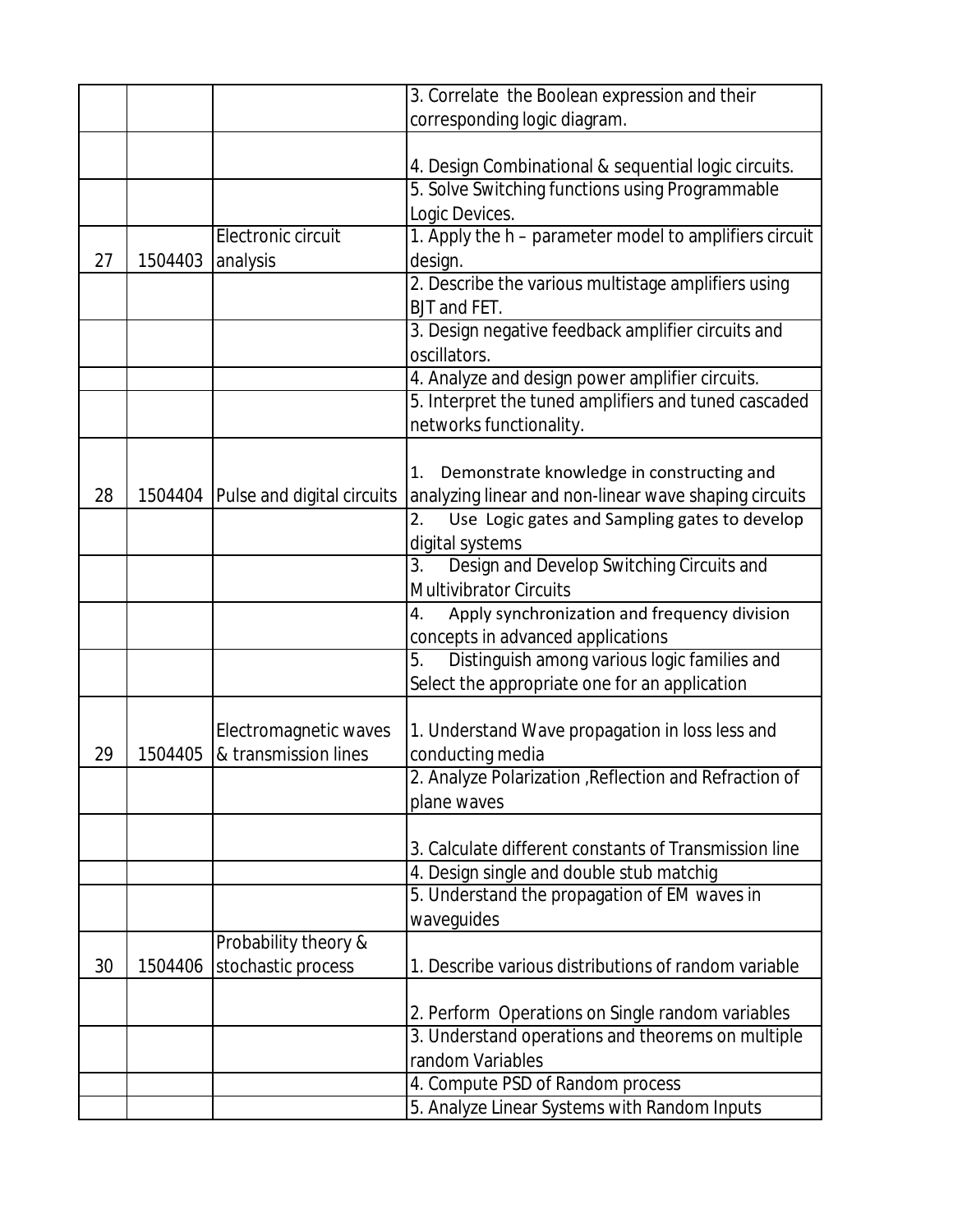|    |         | Electronic circuit             | 1. Design and analyze the basic operations of          |
|----|---------|--------------------------------|--------------------------------------------------------|
| 31 | 1504407 | analysis lab                   | amplifier using BJT and FET                            |
|    |         |                                | 2. Evaluate two stage amplifiers                       |
|    |         |                                | 3. Realize the given performance using negative        |
|    |         |                                | feedback amplifiers                                    |
|    |         |                                | 4. Design and test oscillator circuits using BJT       |
|    |         |                                | 5. Design the different power amplifier circuits       |
|    |         | Pulse and digital circuits     | 1. Design and analyze linear wave shaping and non-     |
| 32 | 1504408 | lab                            | linear wave shaping circuits.                          |
|    |         |                                | 2. Design sequential and combinational circuits using  |
|    |         |                                | logic gates and flip-flops.                            |
|    |         |                                | 3. Understand the switching characteristics of         |
|    |         |                                | transistors.                                           |
|    |         |                                | 4. Design multivibrators and time base generators.     |
|    |         | Micro processors and           | 1. Define various components and list out various      |
| 33 | 1504501 | interfacing                    | features of microprocessors and peripherals.           |
|    |         |                                | 2. Describe the internal block diagram of              |
|    |         |                                | microprocessors and peripherals, addressing modes,     |
|    |         |                                | instruction set and data transfer schemes.             |
|    |         |                                | 3. Develop algorithm and assembly language             |
|    |         |                                | programs to solve problems                             |
|    |         |                                | 4. Apply an appropriate algorithm, program and         |
|    |         |                                | peripheral for the application.                        |
|    |         |                                | 5. Design the microprocessor based system to solve     |
|    |         |                                | real time problems. (Prepare a case study model to     |
|    |         |                                | get a first prototype)                                 |
|    |         |                                | 1. Describe the DC and AC characteristics of           |
|    |         |                                | Operational Amplifier and their compensation           |
| 34 |         | 1504502 Linear IC applications | techniques.                                            |
|    |         |                                | 2. Understand the applications of Operational          |
|    |         |                                | Amplifier.                                             |
|    |         |                                | 3. Analyze different analog active filters.            |
|    |         |                                | 4. Generate various waveforms using OP-Amp / 555       |
|    |         |                                | timers.                                                |
|    |         |                                | 5. Understand the principles of data converters.       |
|    |         | Digital communication          | 1. Describe the functioning of digital modulation      |
| 35 | 1504503 | systems                        | techniques.                                            |
|    |         |                                | 2. Understand the requirements for various baseband    |
|    |         |                                | digital transmission systems.                          |
|    |         |                                |                                                        |
|    |         |                                | 3. Illustrate the functioning of Digital Communication |
|    |         |                                | system and concepts of information theory.             |
|    |         |                                | 4. Apply various methods of error control coding       |
|    |         |                                | techniques                                             |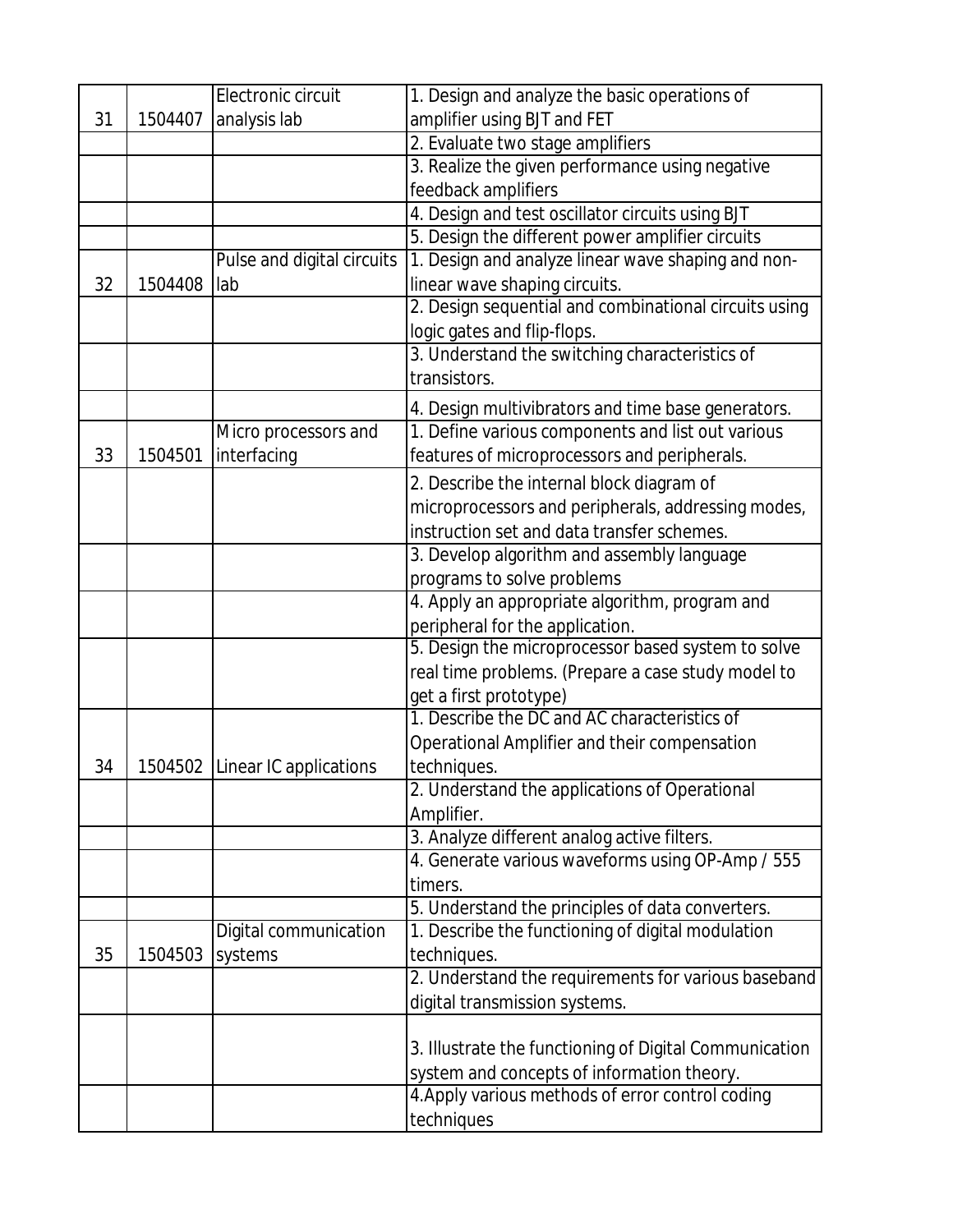|    |         |                                   | 5. Illustrate various Digital carrier modulation schemes  |
|----|---------|-----------------------------------|-----------------------------------------------------------|
|    |         | Antenna & wave                    |                                                           |
| 36 | 1504504 | propogation                       | 1. Define various antenna parameters                      |
|    |         |                                   | 2. Understand the radiation mechanisms of various         |
|    |         |                                   | antennas.                                                 |
|    |         |                                   | 3. Analyze characteristics of antenna arrays.             |
|    |         |                                   | 4. Examine the antenna measurements.                      |
|    |         |                                   |                                                           |
|    |         |                                   | 5. Analyze the effects of atmosphere on wave propagation. |
|    |         |                                   | 1. Recognize the basic concepts of various units of       |
| 37 | 1504505 | Computer organization             | computer                                                  |
|    |         |                                   | 2. Classify the instruction cycle and microprogram        |
|    |         |                                   | examples.                                                 |
|    |         |                                   | 3. Understand the organization of Central Processing      |
|    |         |                                   | Unit.                                                     |
|    |         |                                   | 4. Describe the different hardware components             |
|    |         |                                   | associated with the input-output organization of a        |
|    |         |                                   | computer.                                                 |
|    |         |                                   | 5. Differentiate the memory organization of a             |
|    |         |                                   | computer.                                                 |
|    |         |                                   | 1. Understand CMOS, Bipolar logic families and            |
| 38 |         | 1504506   Digital IC applications | fundamentals of VHDL Programming.                         |
|    |         |                                   | 2. Apply the concepts of VHDL for modeling and            |
|    |         |                                   | simulation of digital logic circuits.                     |
|    |         |                                   | 3. Analyze various Combinational and Sequential logic     |
|    |         |                                   | circuits.                                                 |
|    |         |                                   | 4. Model digital logic circuits using CMOS, BJT and ECL   |
|    |         |                                   | technologies.                                             |
|    |         |                                   | 1. Demonstrate the circuits with analog IC"s (741,        |
| 39 | 1504507 | IC application lab                | 555, 78XX/79XX, 723).                                     |
|    |         |                                   | 2. Apply IC"s (741, 555, 78XX/79XX, 723) in electronic    |
|    |         |                                   | applications.                                             |
|    |         |                                   | 3. Design a digital system to meet required               |
|    |         |                                   | specifications.                                           |
|    |         |                                   | 4. Test the functionality of system design with Test      |
|    |         |                                   | Benches.                                                  |
|    |         |                                   | 5. Test the results of designed digital system using      |
|    |         |                                   | FPGA.                                                     |
|    |         |                                   | 1. Use the knowledge of Amplitude, Frequency and          |
|    |         | Communication                     | Pulse Modulation Systems in developing analog             |
| 40 | 1504508 | engineering lab                   | <b>Communication systems</b>                              |
|    |         |                                   | 2. Use the knowledge of TDM, PCM, Delta                   |
|    |         |                                   | Modulation, FSK, PSK, DPSK, QPSK in developing            |
|    |         |                                   | <b>Digital Communication systems</b>                      |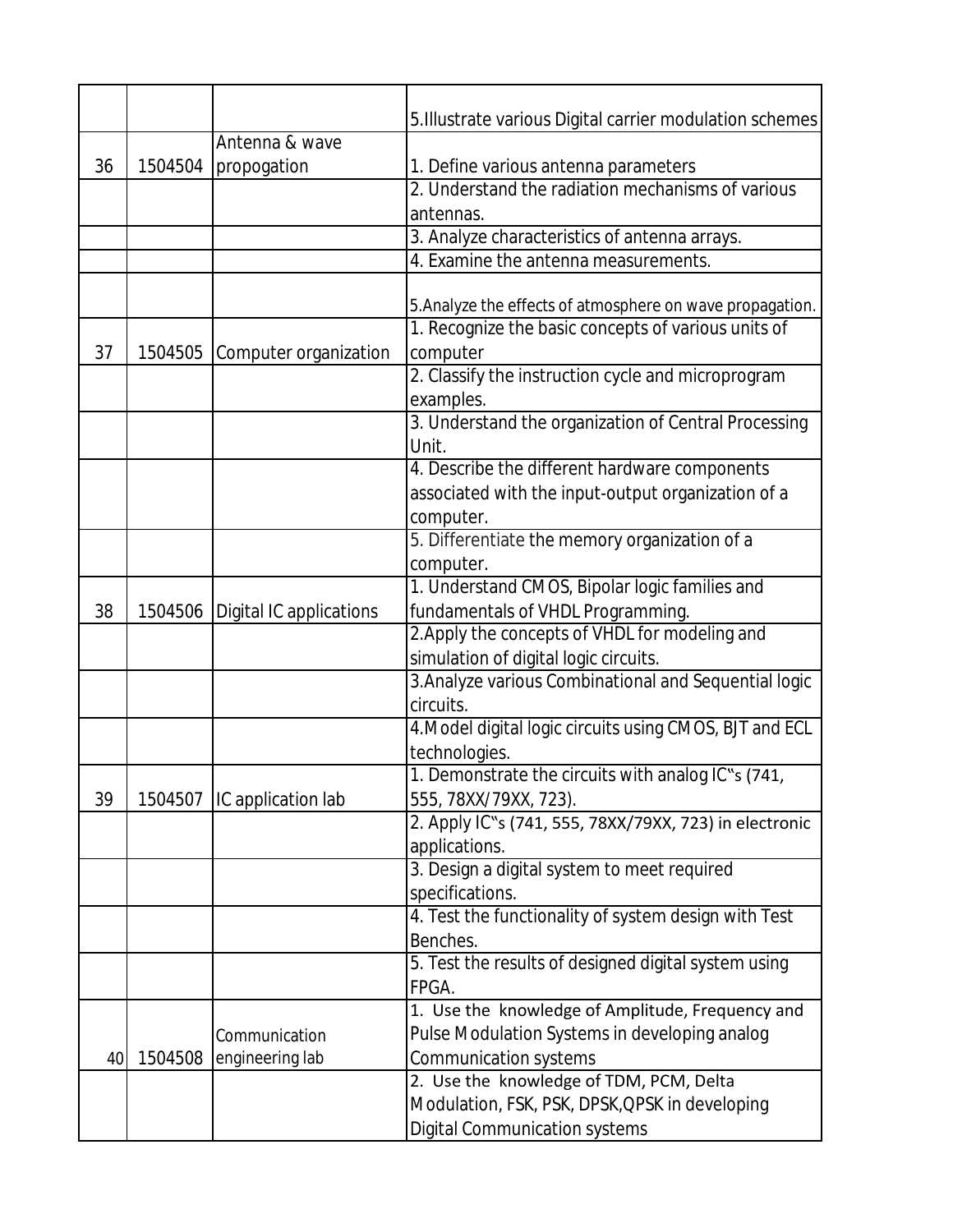|    |                                   | 3. Perform measurements like Sensitivity, Selectivity                                                    |
|----|-----------------------------------|----------------------------------------------------------------------------------------------------------|
|    |                                   | and Fidelity of Communication subsystems and                                                             |
|    |                                   | systems                                                                                                  |
|    |                                   | 4. Use test equipment to test various                                                                    |
|    |                                   | communication systems they develop                                                                       |
|    | Managerial economics &            | 1. Understand principles and concepts of Managerial                                                      |
| 41 | 1525601 financial analysis        | Economics and Accountancy.                                                                               |
|    |                                   | 2. Understand the Economic theories i.e., Demand,                                                        |
|    |                                   | Production, Cost, Markets and Price.                                                                     |
|    |                                   |                                                                                                          |
|    |                                   | 3. Describe different types of Markets and competition,                                                  |
|    |                                   | forms of organization and Methods of Pricing.                                                            |
|    |                                   | 4. Examine the profitability of various Projects.                                                        |
|    |                                   |                                                                                                          |
|    |                                   | 5. Utilize tools and techniques to analyze and interpret the<br>key parameters of financial performance. |
| 42 | 1504602 Digital signal processing | 1. Apply Z-Transforms in digital system design                                                           |
|    |                                   | 2. Write algorithms for Fast Fourier Transforms                                                          |
|    |                                   | 3. Realize Digital Filters                                                                               |
|    |                                   |                                                                                                          |
|    |                                   | 4. Design IIR and FIR filters for the desired characteristics.                                           |
|    |                                   | 1. Use Wave guide and Microwave components for                                                           |
| 43 | 1504603 Microwave engineering     | various applications.                                                                                    |
|    |                                   | 2. Analyze various micro Wave Oscillators and Amplifiers                                                 |
|    |                                   | 3. Describe fabrication of striplines and MICs &                                                         |
|    |                                   | microwave bench setup for various microwave                                                              |
|    |                                   | measurements.                                                                                            |
|    |                                   | 4. Determine S - parameters of various microwave                                                         |
|    |                                   | devices.                                                                                                 |
|    |                                   | 5. Compute microwave signal parameters, power output                                                     |
|    |                                   | and efficiency of microwave active devices.                                                              |
|    |                                   | Demonstrate knowledge on modelling physical<br>1.                                                        |
| 44 | 1512604 Control systems           | systems.                                                                                                 |
|    |                                   | 2. Analyze the stability of the system in time and                                                       |
|    |                                   | frequency domains                                                                                        |
|    |                                   | 3. Design lag, lead, lag-lead compensators in                                                            |
|    |                                   | frequency domain                                                                                         |
|    |                                   | 4. Evaluate steady state error and static error                                                          |
|    |                                   | constants                                                                                                |
|    | Micro controller&                 | 1. Define various components and list out various features                                               |
| 45 | 1504605 applications              | of microcontrollers.                                                                                     |
|    |                                   | 2 Describe the internal block diagram of microcontrollers,                                               |
|    |                                   | addressing modes, instruction set, physical design, logical                                              |
|    |                                   | designof IOT, IOT levels.                                                                                |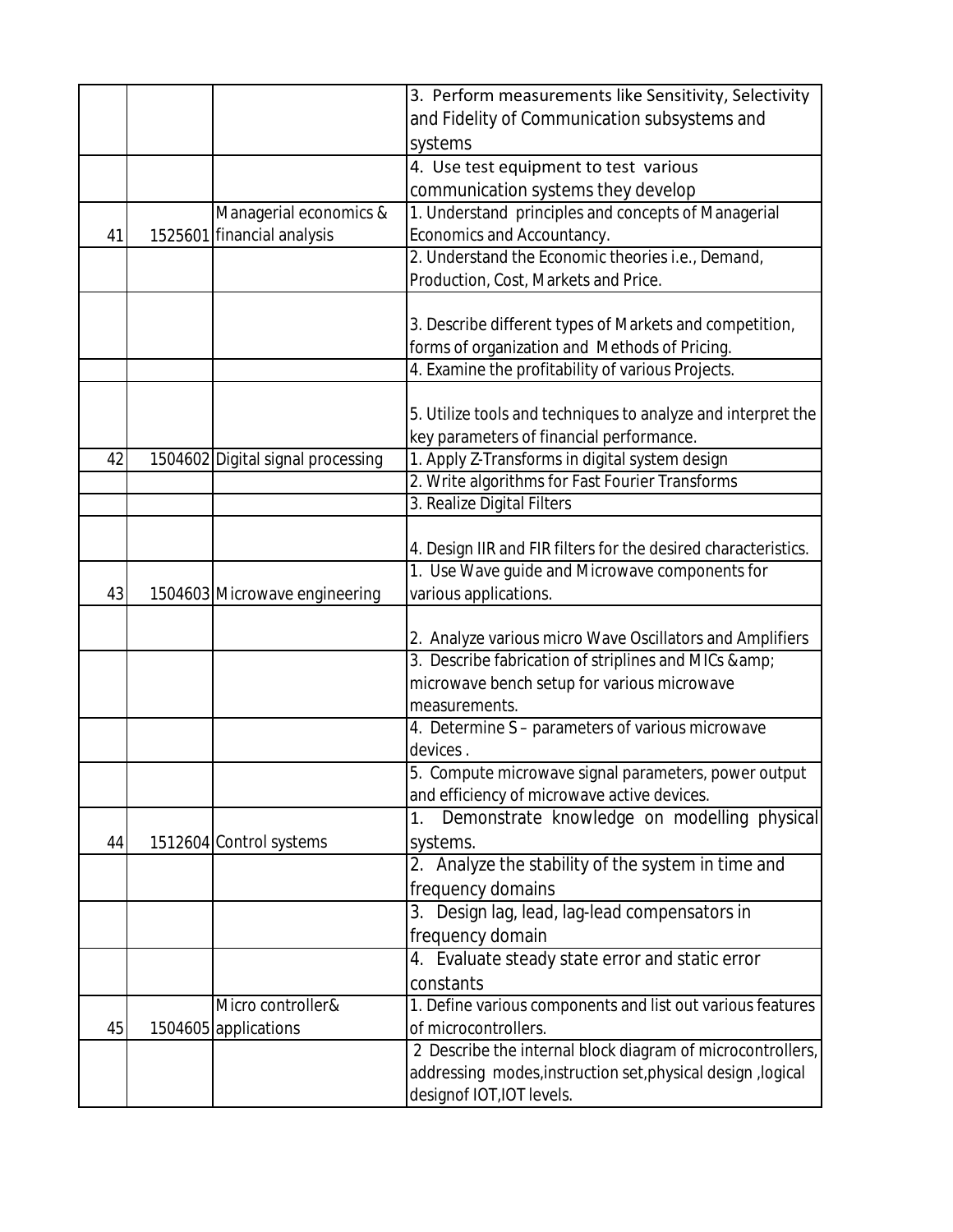|    |             |                           | 3. Develop algorithm and assembly language programs to      |
|----|-------------|---------------------------|-------------------------------------------------------------|
|    |             |                           | solve problems.                                             |
|    |             |                           | 4. Apply an appropriate algorithm, program and              |
|    |             |                           | peripheral for the application.                             |
|    |             |                           | 5. Design the microcontroller based system to solve real    |
|    |             |                           | time problems.                                              |
|    |             |                           |                                                             |
|    |             |                           | 1. Describe Data Types, primitive & non-primitive, and      |
| 46 |             | 1515606 Data structures   | linear and non-linear data structures.                      |
|    |             |                           | 2. Understand Arrays and Linked lists.                      |
|    |             |                           | 3. Analyze Trees and Graphs                                 |
|    |             |                           | 4. Select appropriate searching technique and sorting       |
|    |             |                           | technique                                                   |
|    |             |                           | 1. Describe OSI and TCP/IP reference models and various     |
| 47 |             | 1515607 Computer networks | types of networks.                                          |
|    |             |                           | 2. Understand the functionality of various layers of        |
|    |             |                           | reference models.                                           |
|    |             |                           | 3. Classify the routing protocols and analyze how to assign |
|    |             |                           | the IP addresses for the given network.                     |
|    |             |                           | 4. Identify types of transmission media with real time      |
|    |             |                           | applications.                                               |
|    |             |                           | 5. Analyze the functionality of various protocols.          |
|    |             | Data base management      |                                                             |
| 48 |             | 1515608 systems           | 1. Understand the E-R model.                                |
|    |             |                           | 2. Describe the Relational Model and SQL for the most       |
|    |             |                           | widely used relational databases.                           |
|    |             |                           | 3. Analyze the Normalization Techniques for Database        |
|    |             |                           | Administration.                                             |
|    |             |                           | 4. Illustrate the Query Processing and Transaction          |
|    |             |                           | Management.                                                 |
|    |             | Microprocessor& Micro     | Develop algorithm and assembly language programs to         |
| 49 |             | 1504609 controller lab    | solve problems.                                             |
|    |             |                           | 2. Analyze abstract problems and apply a combination of     |
|    |             |                           | hardware and software to address the problem.               |
|    |             |                           | 3. Choosing an appropriate algorithm, program and           |
|    |             |                           | peripheral for the application.                             |
|    |             |                           | 4. Design the microprocessor based system to solve real     |
|    |             |                           | time problems.                                              |
|    |             | Digital signal processing | 1. Analyze discrete/digital signals using mat lab and       |
| 50 | 1504610 lab |                           | the basic operations of signal processing.                  |
|    |             |                           | 2. Obtain the spectral parameters of windowing              |
|    |             |                           | functions.                                                  |
|    |             |                           |                                                             |
|    |             |                           |                                                             |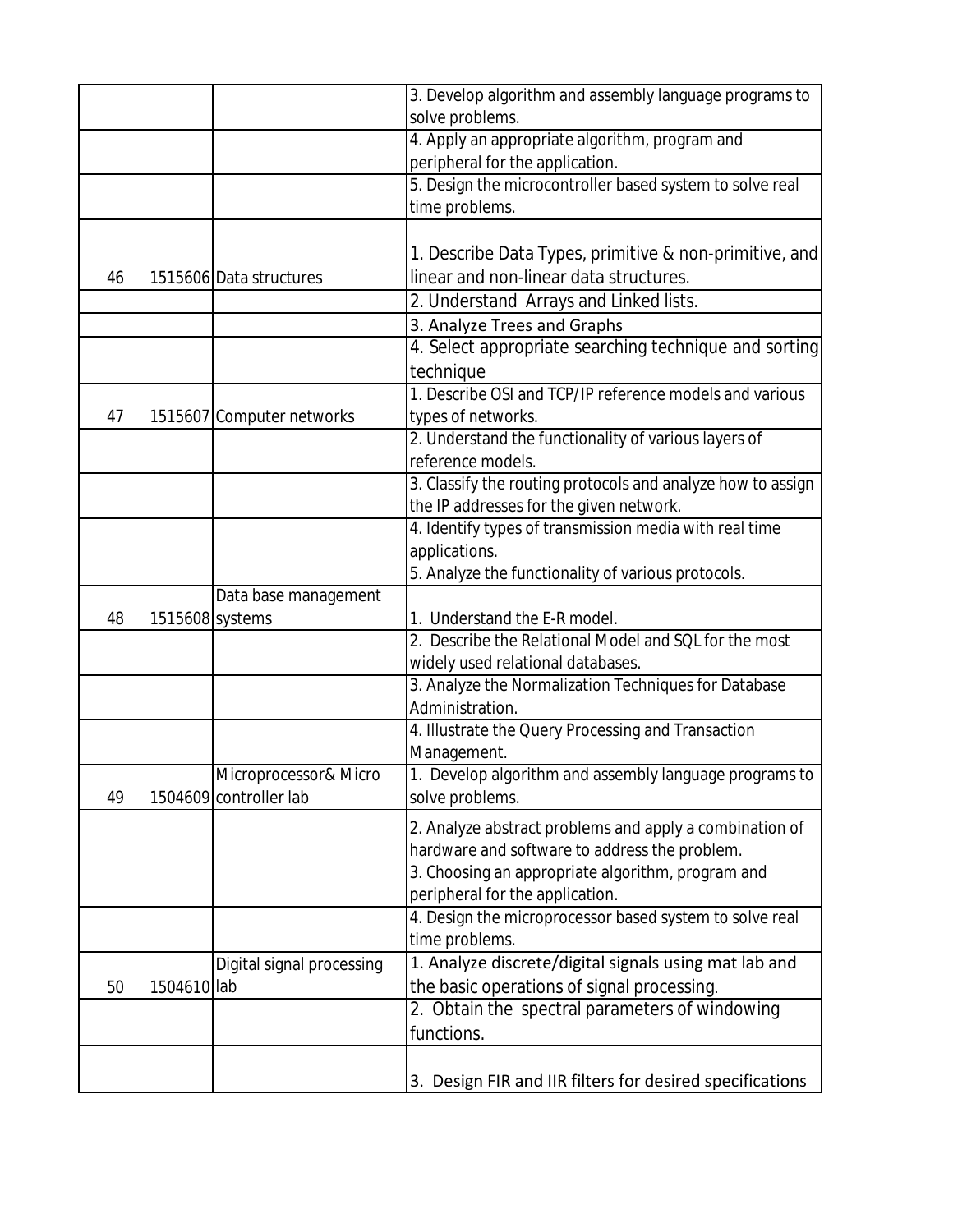|    |                                | 4. Design and implement DSP algorithms in               |
|----|--------------------------------|---------------------------------------------------------|
|    |                                | software using a computer language such as C with       |
|    |                                | TMS320C6748 floating point processor.                   |
|    |                                |                                                         |
| 51 | 1525701 Management science     | 1. Know the principles and functions of management.     |
|    |                                | 2. Understand the various concepts, approaches and      |
|    |                                | theories of management in the real situation.           |
|    |                                | 3. Compare and contrast organization structure          |
|    |                                | designs and charts diligently with theoretical learning |
|    |                                | concepts                                                |
|    |                                |                                                         |
|    |                                | 4. Identify the elements of Operations management.      |
|    |                                | 5. Analyze the concept of strategic planning and        |
|    |                                | implementation and apply on the decisions in            |
|    |                                | strategic management.                                   |
|    |                                |                                                         |
| 52 | 1504702 VIsi design            | 1. Describe the design rules and scaling concepts.      |
|    |                                | 2. Understand the various IC technologies and           |
|    |                                | fabrication steps.                                      |
|    |                                | 3. Apply the basic functional modules for sub system    |
|    |                                | design                                                  |
|    |                                | 4. Analyze the basic electrical properties of MOS and   |
|    |                                | <b>BICMOS logic circuits</b>                            |
|    |                                | 5. Understand the models of integrated circuit design   |
|    |                                | and testing techniques                                  |
|    |                                |                                                         |
|    | Electronic measurements        | 1. Define the performance characteristics of an         |
| 53 | 1504703 & instrumentation      | instrument.                                             |
|    |                                | 2. Understand the principle of analog, digital          |
|    |                                | voltmeters and wave analyzers                           |
|    |                                | 3. Explain different types of oscilloscopes             |
|    |                                | 4. Use AC and DC bridges for relevant parameter         |
|    |                                | measurement.                                            |
|    |                                | 5. Apply the complete knowledge of various              |
|    |                                | electronic transducers to measure the physical          |
|    |                                | Quantities in the field of science and technology       |
|    |                                |                                                         |
|    |                                | 1. Analyze the different kind of losses in fibers and   |
| 54 | 1504704 Optical communications | optical fiber link design parameters.                   |
|    |                                | 2. Categorize the types of optical sources and optical  |
|    |                                | detectors on the basis of physical construction         |
|    |                                | 3. Identify the structures of Optical fibers based on   |
|    |                                | modes, refractive index and fiber optics.               |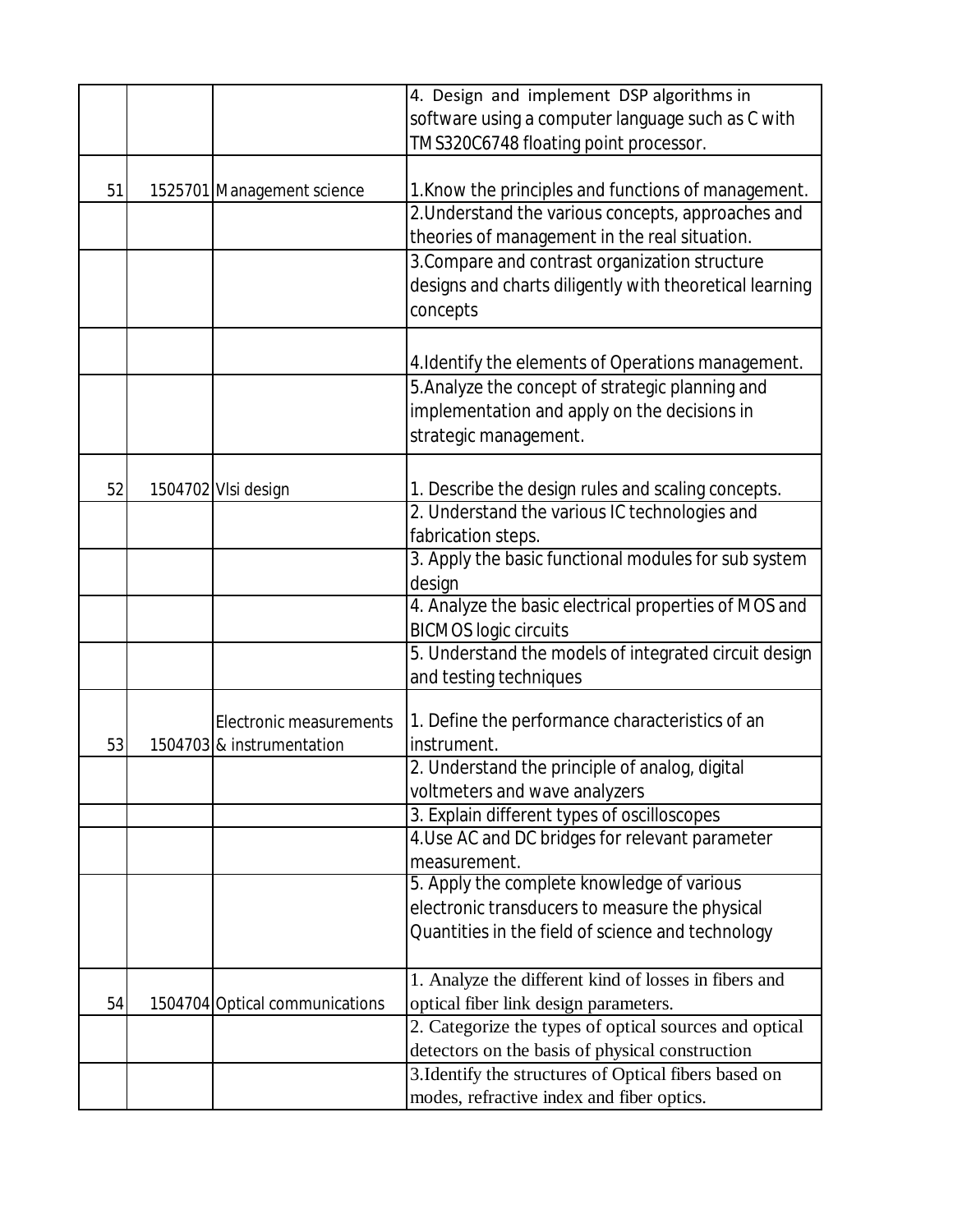|    |                 |                                  | 4. Explain the necessity for using splices, couplers and                                                                                                                                                    |
|----|-----------------|----------------------------------|-------------------------------------------------------------------------------------------------------------------------------------------------------------------------------------------------------------|
|    |                 |                                  | connectors in energy transmission.                                                                                                                                                                          |
|    |                 |                                  | 5. Discuss WDM concepts, Optical Amplifiers, Optical                                                                                                                                                        |
|    |                 |                                  | System design and Measurements.                                                                                                                                                                             |
|    |                 |                                  |                                                                                                                                                                                                             |
| 55 |                 | 1504705 Digital image processing | 1. Define various image processing parameters.                                                                                                                                                              |
|    |                 |                                  | 2. Explain image filtering, segmentation and                                                                                                                                                                |
|    |                 |                                  | compression                                                                                                                                                                                                 |
|    |                 |                                  | 3. Compare different 2D transforms Color models and                                                                                                                                                         |
|    |                 |                                  | image restoration techniques                                                                                                                                                                                |
|    |                 |                                  | 4. Apply the concepts of image processing techniques                                                                                                                                                        |
|    |                 |                                  | in various applications.                                                                                                                                                                                    |
|    |                 |                                  | 5. Analyze mathematical operations, coding and                                                                                                                                                              |
|    |                 |                                  |                                                                                                                                                                                                             |
|    |                 | Embedded real time               |                                                                                                                                                                                                             |
| 56 |                 | 1504706 operating systems        | 1. Describe the fundamentals of Embedded System.                                                                                                                                                            |
|    |                 |                                  |                                                                                                                                                                                                             |
|    |                 |                                  | 3. Contrast the different interfaces and protocols                                                                                                                                                          |
|    |                 |                                  | 4. Use of RTOS and its Tasks                                                                                                                                                                                |
|    |                 |                                  | 5. Demonstrate different case studies of ERTOS                                                                                                                                                              |
|    |                 | Neural networks and fuzzy        | 1. Understand the working of biological and artificial                                                                                                                                                      |
| 57 | 1504707 logic   |                                  | neural networks.                                                                                                                                                                                            |
|    |                 |                                  | 2. Analyze different training methods.                                                                                                                                                                      |
|    |                 |                                  | 3. Illustrate the basic concepts of Fuzzy systems and                                                                                                                                                       |
|    |                 |                                  | relations.                                                                                                                                                                                                  |
|    |                 |                                  | 4. Describe the concepts of adaptive fuzzy systems                                                                                                                                                          |
|    |                 |                                  | and fuzzy associative memories.                                                                                                                                                                             |
| 58 |                 | 1504708 Data communications      | 1. Describe the network layer model.                                                                                                                                                                        |
|    |                 |                                  | 2. Apply various error correction and detection                                                                                                                                                             |
|    |                 |                                  | methods in communication.                                                                                                                                                                                   |
|    |                 |                                  | 3. Understand various multiplexing techniques and                                                                                                                                                           |
|    |                 |                                  | operation of Wireless networks                                                                                                                                                                              |
|    |                 |                                  |                                                                                                                                                                                                             |
|    |                 |                                  | 4. Illustrate different telephone circuits and modems                                                                                                                                                       |
|    |                 | Microwave& optical               | 1. Analyze the characteristics of different microwave                                                                                                                                                       |
| 59 |                 | 1504709 communications lab       | sources.                                                                                                                                                                                                    |
|    |                 |                                  | 2. Measure the parameters of wave guide and                                                                                                                                                                 |
|    |                 |                                  | microwave junctions.                                                                                                                                                                                        |
|    |                 |                                  | 3. Examine the characteristics of optical fiber and                                                                                                                                                         |
|    |                 |                                  | sources.                                                                                                                                                                                                    |
|    |                 |                                  |                                                                                                                                                                                                             |
|    |                 |                                  |                                                                                                                                                                                                             |
|    |                 |                                  |                                                                                                                                                                                                             |
| 60 | 1504710 VLSIIab |                                  | filtering methods in image processing<br>2. Illustrate the basic programming models<br>4. Verify the characteristics of microwave antennas<br>1. Apply switching theory in the design of logic<br>circuits. |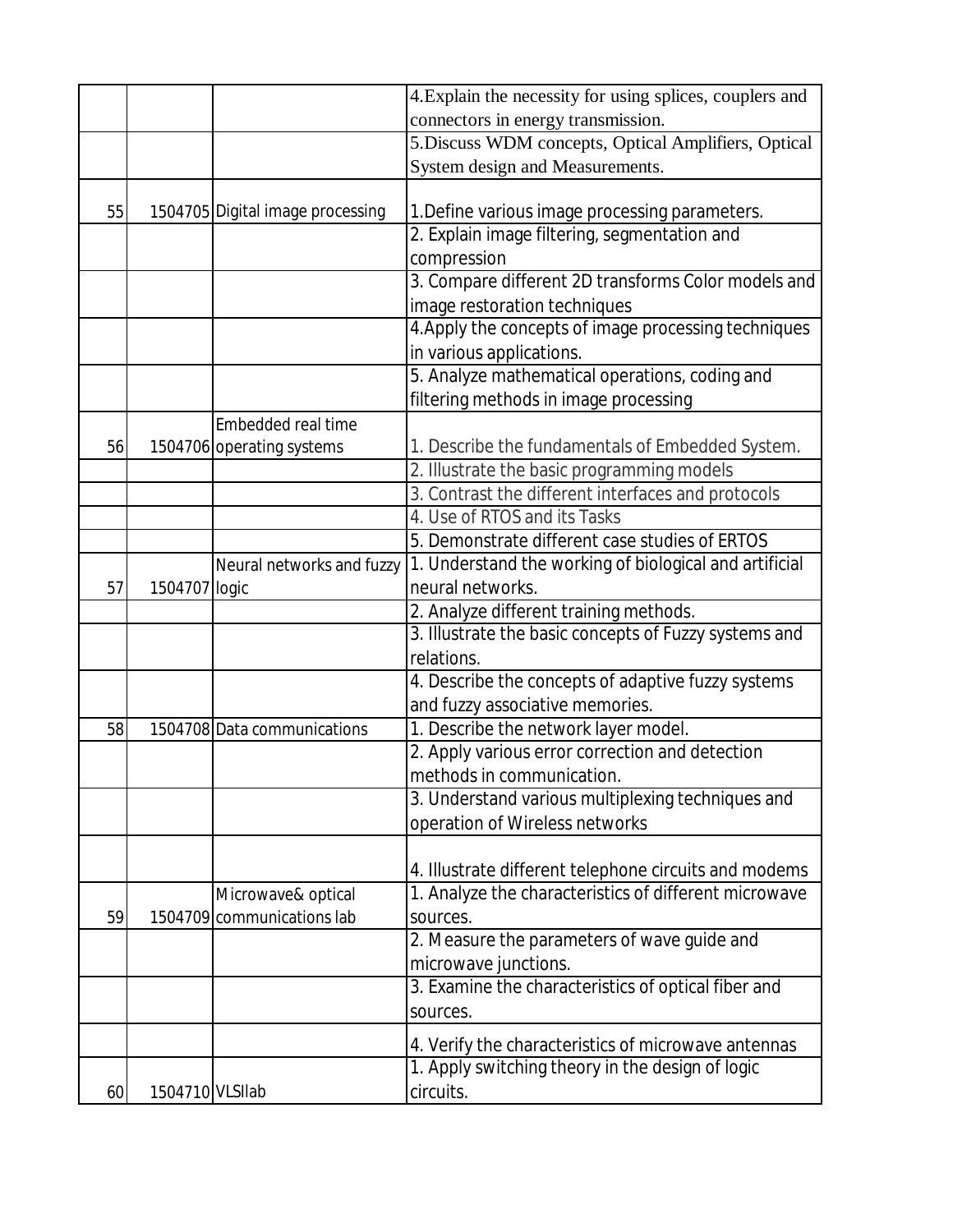|    |                                  | 2. Analyze the combinational logic circuits and            |
|----|----------------------------------|------------------------------------------------------------|
|    |                                  | sequential logic circuits.                                 |
|    |                                  |                                                            |
|    |                                  | 3. Model various digital circuits using Verilog HDL.       |
|    |                                  | 4. Synthesize different logic circuits and debug using     |
|    |                                  | FPGA/CPLD.                                                 |
|    | cellular and mobile              |                                                            |
| 61 | 1504801 communications           | 1. Describe the Elements of Cellular Radio System Design   |
|    |                                  | 2. Analyze radio propagation losses at different cell site |
|    |                                  | and mobile antennas.                                       |
|    |                                  | 3. Distinguish the CO-Channel and adjacent channel         |
|    |                                  | interference.                                              |
|    |                                  | 4. Describe various handoffs and different channel         |
|    |                                  | assignment.                                                |
|    |                                  | 5. Under stand the different digital cellular systems and  |
|    |                                  | multiple access techniques.                                |
|    |                                  | 1. Describe the concepts of Satellite Communication in     |
| 62 | 1504802 Satellite communications | space research.                                            |
|    |                                  | 2. Understand the orbital aspects involved in space        |
|    |                                  | communication applications.                                |
|    |                                  | 3. Design various satellite links                          |
|    |                                  |                                                            |
|    |                                  | 4. Analyze the concepts of multiple access techniques      |
|    |                                  | 5. Design large Antennas, Tracking and Small Earth Station |
|    |                                  | Antennas                                                   |
|    |                                  | 1. Understand the essential principles of operation of     |
| 63 | 1504803 Radar systems            | radar systems.                                             |
|    |                                  | 2. Describe the various Radar components                   |
|    |                                  | 3. Analyze different Radar systems                         |
|    |                                  | 4. Analyze differentradio navigation systems.              |
|    |                                  |                                                            |
|    |                                  | 1. Apply the Fundamental concepts of speech production     |
| 64 | 1504804 Speech processing        | and speech perception in speech signal processing.         |
|    |                                  |                                                            |
|    |                                  | 2. Describe the mechanisms of human speech production.     |
|    |                                  | 3. Choose appropriate features of speech for speech        |
|    |                                  | recognition.                                               |
|    |                                  | 4. Design speech recognition system using statistical      |
|    |                                  | models.                                                    |
|    | OOPS through java                | 1. Understandsimple abstract data types and design         |
| 65 | 1504805 programming              | implementations                                            |
|    |                                  | 2. Describe the features of object-oriented design such    |
|    |                                  | as encapsulation, polymorphism, inheritance, and           |
|    |                                  | composition of systems based on object identity            |
|    |                                  | 3. Apply some common object-oriented design                |
|    |                                  | patterns and give examples of their use.                   |